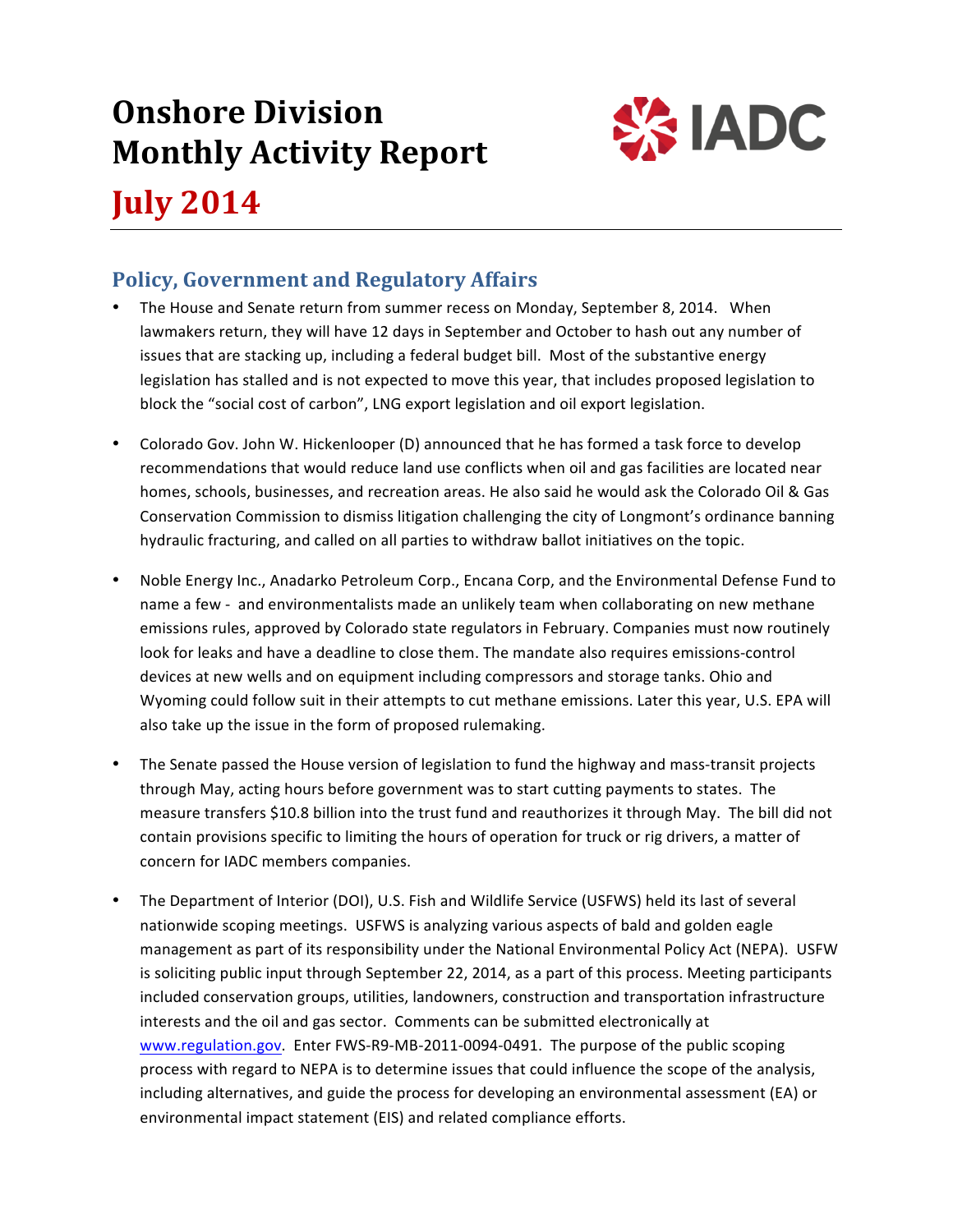Federal Motor Carrier Safety Administration (FMCSA) published a FRN announcing it has received an application from the American Trucking Associations (ATA). On May 23, 2014, (FMCSA) received an application from the American Trucking Associations (ATA) for an exemption from the 14-hour provision of the Agency's hours-of-service regulations to enable certain drivers to exclude waiting time at a natural gas or oil well site from their calculations of on-duty time. Currently, only specially trained drivers of commercial motor vehicles (CMVs) that are specially constructed to service oil and natural gas extraction sites may employ this provision. ATA proposes that FMCSA by a limited 2-year exemption that may be renewed, permit exclusion of such waiting time by drivers of CMVs who are exclusively engaged in servicing oil and natural gas extraction sites and have the opportunity to obtain rest while waiting at such sites. FMCSA requests public comment on ATA's application for exemption. **Comments must be** received on or before July 7, 2014.

> *IADC Action:* After gathering information from five member companies, IADC submitted comments to Docket No. FMCSA-2013-0470 on Thursday, July  $3^{rd}$ , 2014. FMCSA is still analyzing and reviewing all comments, once they reach a decision, it will be published in the Federal Register.

IADC assisting Western Energy Alliance in filing a Data Quality Act Challenge against the U.S. Department of the Interior on the Greater Sage-Grouse. IADC PGRA and the Western Energy Alliance (WEA) met on August 5, 2014 in Washington, D.C. to discuss IADC joining the WEA in filing a Data Quality Act challenge against the U.S. Department of the Interior ("DOI") on greater sage-grouse ("GRSG"). The potential listing of the greater sage grouse is of critical importance to our members. Given the sizable range (11 states encompassing approximately 165 million acres) of the sage grouse's habitat, a listing would be devastating. Timing is critical. A listing decision under the Endangered Species Act ("ESA") is expected by September 30, 2015. In the meantime, the Bureau of Land Management ("BLM") and U.S. Forest Service are implementing draconian "one size fits all" new regulatory measures that will lock up millions of acres of public lands in the West and significantly impact the ability of drilling contractors to conduct their work.

*IADC Action:* This opportunity allows IADC to assist the industry by securing positive outcomes through advocacy with government policy makers, representation with regulators and leadership of the drilling space. The support of IADC and the membership is critical so the coalition can proceed with both of these important tasks. Therefore, IADC is in need of a drilling contractor expertise in the Colorado area to assist in this matter.

## **API Standards Development / Monitoring**

API Standards Plan: Every year API develops a list of Specifications, Recommended Practices and Standards "expected" to be published during that calendar year. For a complete list of API documents "expected" to be released in 2014, visit the API website: http://www.api.org/publications-standardsand-statistics/annual-standards-plan

On a regular basis, IADC staff monitors, reviews and provides feedback on API documents on behalf of the IADC members. Below is a list of current document revisions that IADC is involved in: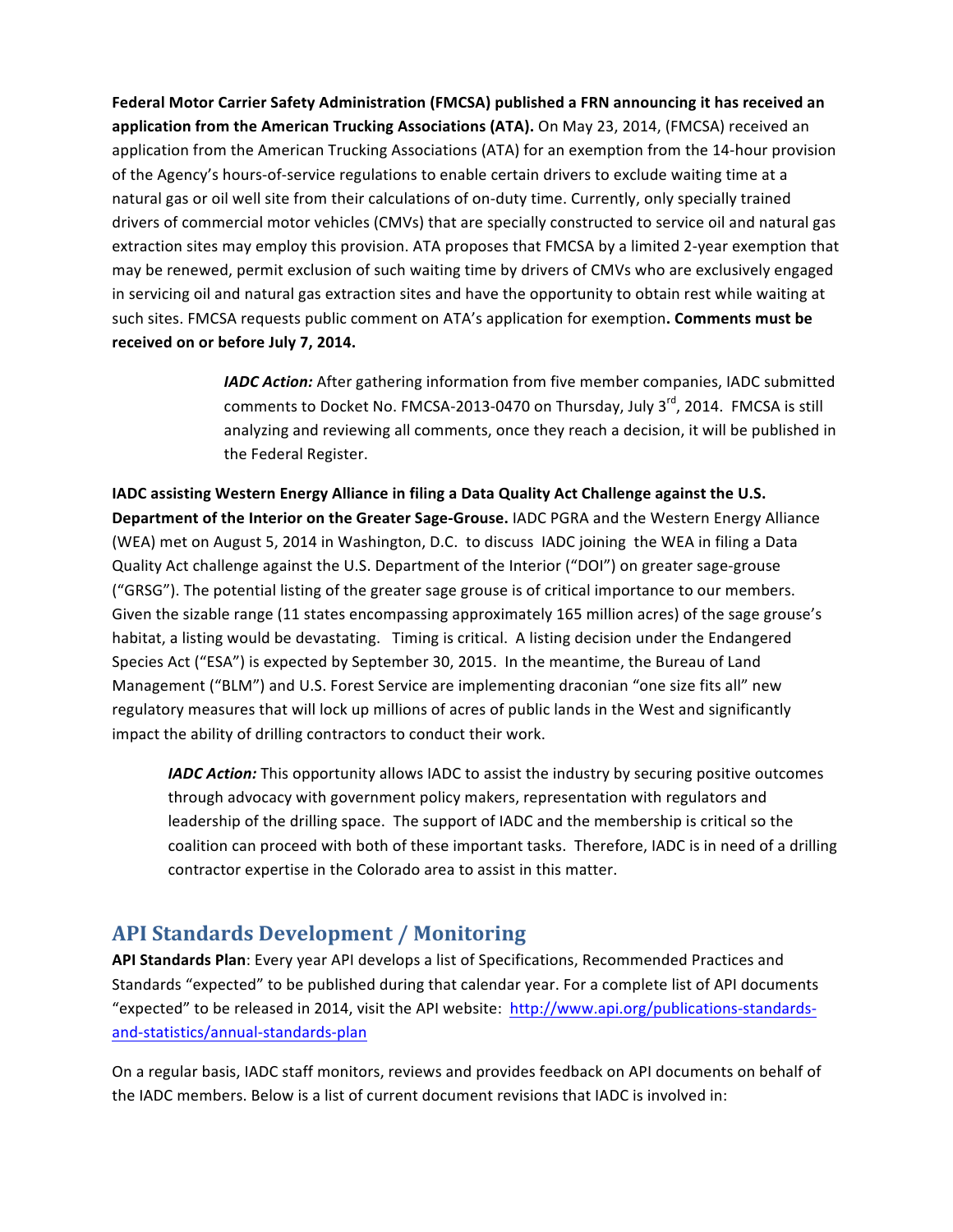$\triangleright$  Standard 53, Blowout Prevention Equipment Systems for Drilling Wells.

**Note:** API Standard 53 was revised and modified greatly as a response to the Macondo incident in the Gulf of Mexico. The main issue onshore members have with API Standard 53 is that the Texas Railroad Commission's Rule 13 made blanket use of Standard 53 and its requirement of blowout preventer equipment to be certified according to the standard.

*IADC Action:* IADC attended an initial API Standard 53 TG meeting to review suggestions that had been submitted for revision of the standard. Representatives from the Texas Railroad Commission (TRRC) were in attendance. However, only one drilling contractor was present. Additionally, the IADC letter addressed to the TRRC regarding the API standard was reviewed and API will post IADC's letter on API's SharePoint site for the 53 TG. 

*IADC Update:* IADC sent out a meeting update out on July 11<sup>th</sup> to onshore members who have expressed interest in Standard 53. The next meeting is scheduled for August 21<sup>st</sup> in Houston.

API *agreed to review* the following concerns (within the standard) expressed by IADC members in a letter submitted to the TRRC:

6.1.2.12 - A Class 5 BOP arrangement or shall be installed for 15K and greater pressure rated systems. The minimum requirements for a class 5 BOP stack arrangement shall include one annular, one BSR, and two pipe rams. A risk assessment shall be performed to identify ram placements and configurations, and taking into account annular and large tubulars for well control management.

6.1.4.4 - if replacement parts & assemblies are acquired from a non-OEM, the parts & assemblies shall be equivalent or superior to the original equipment and fully tested, designed verified, and supported by traceable documentation in accordance w/ relevant API specs.

6.2.2.9 - A minimum of two remotely operated chokes shall be installed on choke manifold systems rated 10K and greater. The choke shall have two independent control valves, one each for the two remotely operated chokes.

6.2.2.18 - The choke control station shall include all instruments necessary to furnish an overview of the well control operations. This includes the ability to monitor and control such items as standpipe pressure, casing pressure, and monitor pump strokes.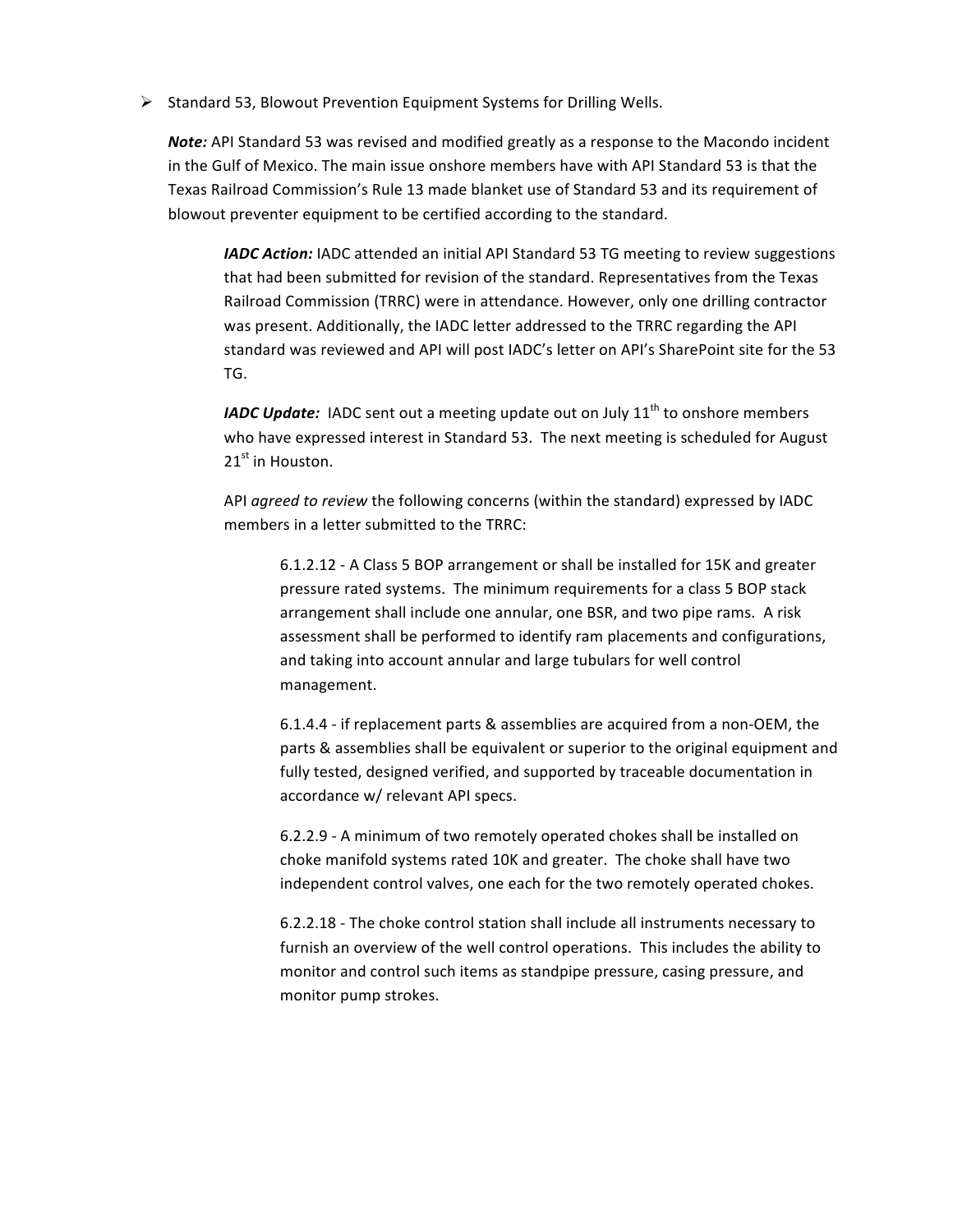Ø Recommended Practice 92U, Underbalanced Drilling Operations, 2nd Edition.

**Note:** On July 30, 2014 the balloting process for this document began with responses due no later than August 29, 2014. The only change within the document that is being balloted pertains to a well control / operations matrix.

*IADC Action:* The IADC UBO /MPD Committee have identified additional components needed for 92U and will work on these components throughout the remainder of 2014 and into 2015.

On July 9<sup>th</sup>, 2015, API published a first-of-its-kind industry standard for community engagement in areas of the country where horizontal drilling and hydraulic fracturing have opened new energy development opportunities. 

IADC had a meeting with API in an effort to enhance collaboration/communication between the two organizations. As a result, IADC is currently working on a standards spreadsheet that designates the correct IADC staff liaison to monitor/participate in API standards revisions. As a result, IADC/API is aiming to develop an improved protocol for standard revision between both organizations.

#### **Member Visits**

West Texas: Daniel Taylor, HSE&T Manager - Lariat Drilling; Anthony Zacniewski, HSE Director -Bandera Drilling; Ryan Hawkings, VP Operations Manager – CanElson Drilling US; Charlie Vannatta – Wilbanks Energy Logistics; Jimmy  $Fry - 5J$  Trucking.

Pennsylvania: Mario Elizondo, Regional HSE Manager - NOMAC Drilling; Lawson Threeton, HSE Manager – Precision Drilling; Joe Goetz, VP / GM – Orion Drilling Co.

Houston, Texas: Steve Mercer, Corporate HSE Manager – Dynamic Energy Services; Brooks Elliston, Corporate HSE - Superior Energy Services; Mike Truitt, HSE Director - Savannah Energy Services.

## **Non-Member Visits**

**South Louisiana:** Dwayne Doucet, Corporate HSE Manager – Greene's Energy Group.

Houston, Texas: Troy Roach, HSE Director – Key Energy Services; John Lemmons, VP of Sales and Marketing - Legend Energy Services; Barry Brunskill, VP Marketing - C&J Energy Services.

# **Members Contacted...but Meetings Not Held**

**Pennsylvania:** Tom Flynn, V.P. Operations – Yost Drilling: Meeting scheduled but cancelled by member. Tom had an emergency meeting with PA DEP regarding some P&A'd wells. Patterson/UTI – Brian Zimmerman, HSE Manager – Called Brian but he was on his way to Houston for company meetings.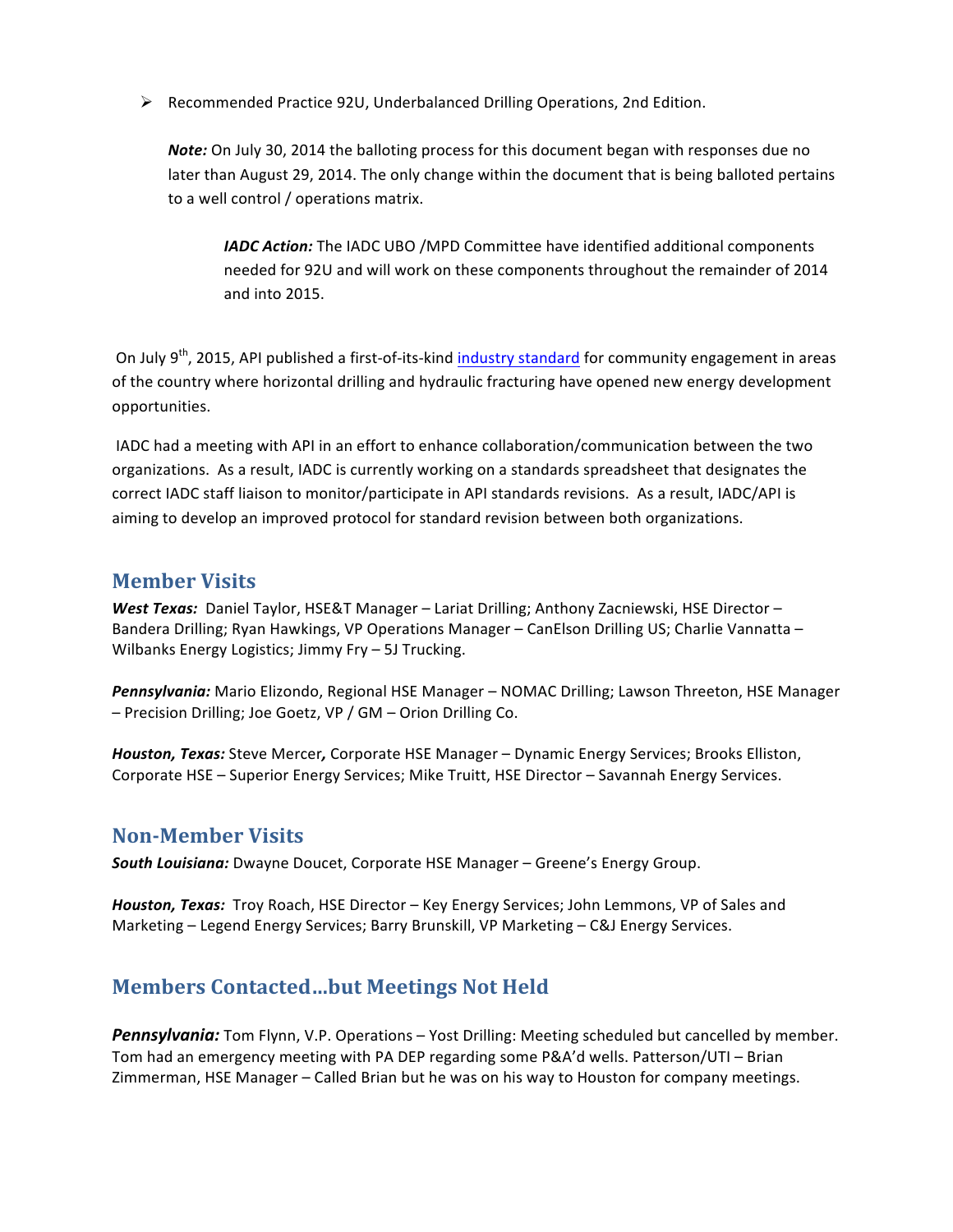# **Chapter Meetings**

Each of IADC's 15 active chapters is represented by a regional representative, who helps coordinate IADC activities with the chapters in that area. Chapters comprise local drilling contractors, producers and service companies. The chapters sponsor social events and provide informal regional forums for members to consider problems and issues in the industry. For additional information regarding chapters, visit the IADC website at http://www.iadc.org/chapters/.

#### *IADC Permian Basin Chapter (Midland, TX):*

**HSE Committee** Discussed moving forward with the creation of a training program specific to the Permian Basin for IADC member drilling companies. Attendees included Bandera Drilling, Lariat Drilling, Robinson Drilling, Canelson Drilling, and Hondo Heavy Haul. Mark Denkowski, VP - ACD will inform the group on the procedure to accredit their program through Howard College. Next HSE Committee meeting is scheduled for 12 August. The Permian Basin Chapter meeting is scheduled for September 11 at the Midland Petroleum Club.

# **OSHA** / **Regulatory**

The 2014 IADC Federal Regulatory Summary was sent out on July  $10^{th}$  to all onshore members. This summary contains Federal Regulatory Actions that could possibly impact onshore drilling activities. The following link will take you to the report http://www.iadc.org/onshore-division/reports/

# **Industry Meetings**

*Midland, Texas:* Permian Basin STEPS Network. 175 attendees were present and five of the attendees being drilling contractors.

Lafayette, LA: South LA STEPS Network. Approximately 40 attendees; 2 drilling contractors.

*State College, PA:* PA STEPS Network. Approximately 120 attendees; 3 drilling contractors and 6 operators.

The Woodlands, Tx: SafeLand Advisory Group meeting at Anadarko.

*Houston, TX:* STEPS Executive Committee Meeting. Representation in the meeting consisted of 2 contractors, 2 operators and 2 OSHA representatives.

## **Presentations**

Lafayette, LA: South LA STEPS - IADC history, membership served, 2013 ISP results, Safety Alert Program, current initiatives (KSA & WADI), and other IADC benefits (Publications, Conferences, Committees, etc.).